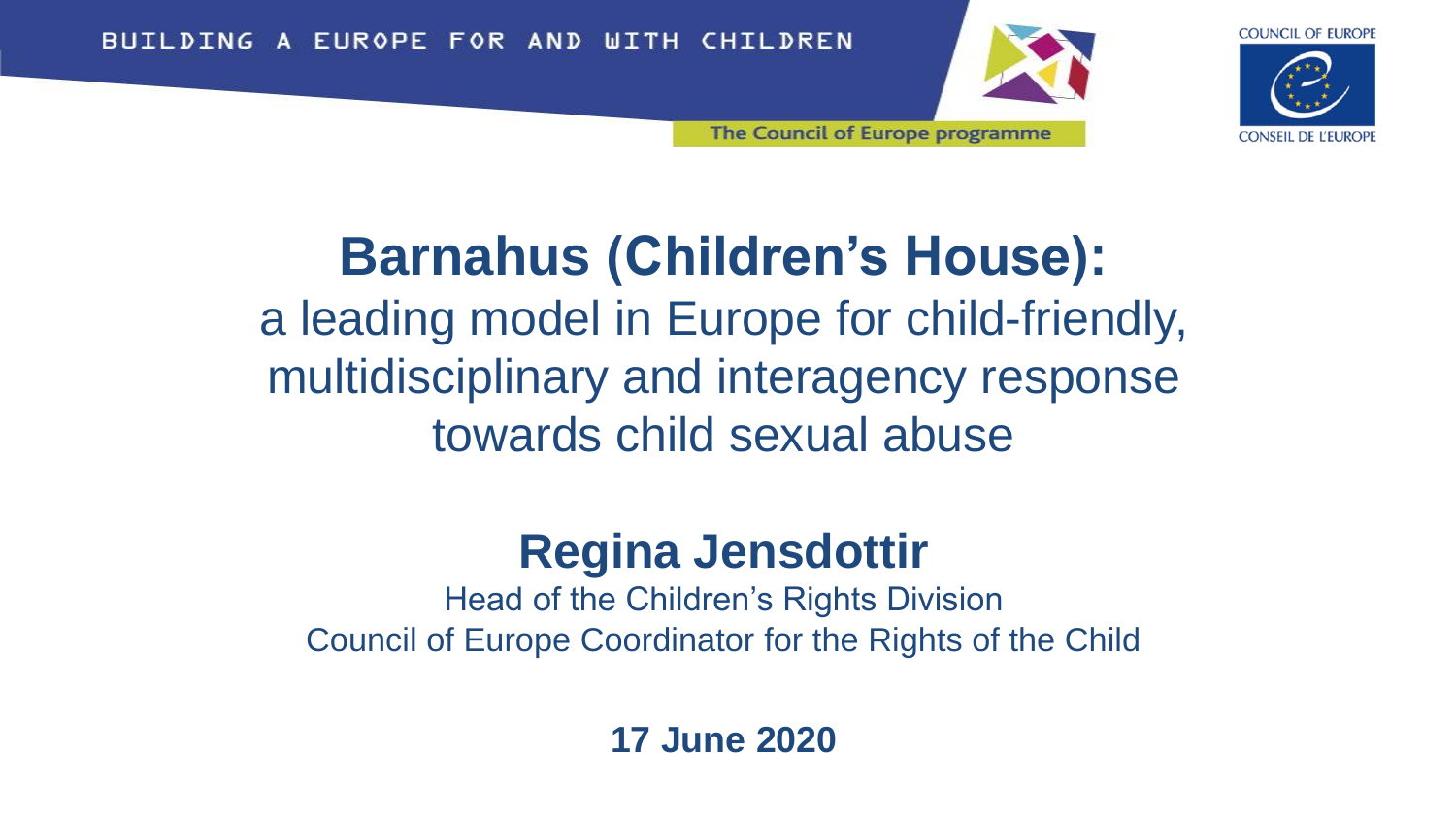





- **What is Barnahus?** → Coordinates parallel criminal and **child welfare investigations** of cases on violence against children, including OCSEA, and provides support services for child victims and their families
	- ➢ Unique **interagency model** that brings together all relevant criminal, health care and child protection actors in one childfriendly premise.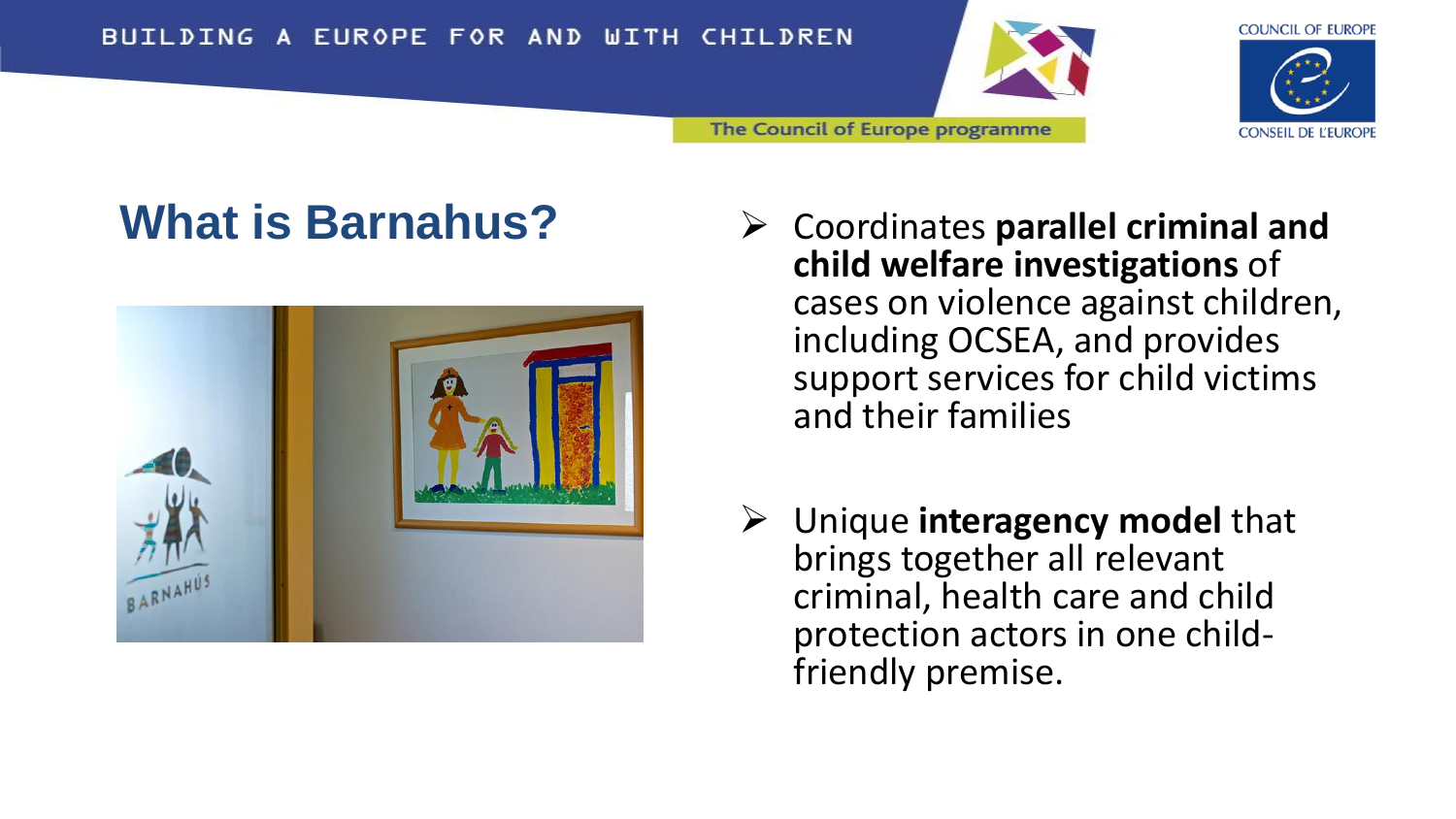



# **Child-friendly**



**justice approach →** Council of Europe Lanzarote Convention

The Council of Europe programme

- ➢ UN Convention on the Rights of the Child
- ➢ EU Directives on Victims' Rights and Child Sexual Abuse
- ➢ Council of Europe guidelines on childfriendly justice
- ➢ Barnahus Quality Standards (CBSS)
- ➢ Sustainable Development Goals: 16.2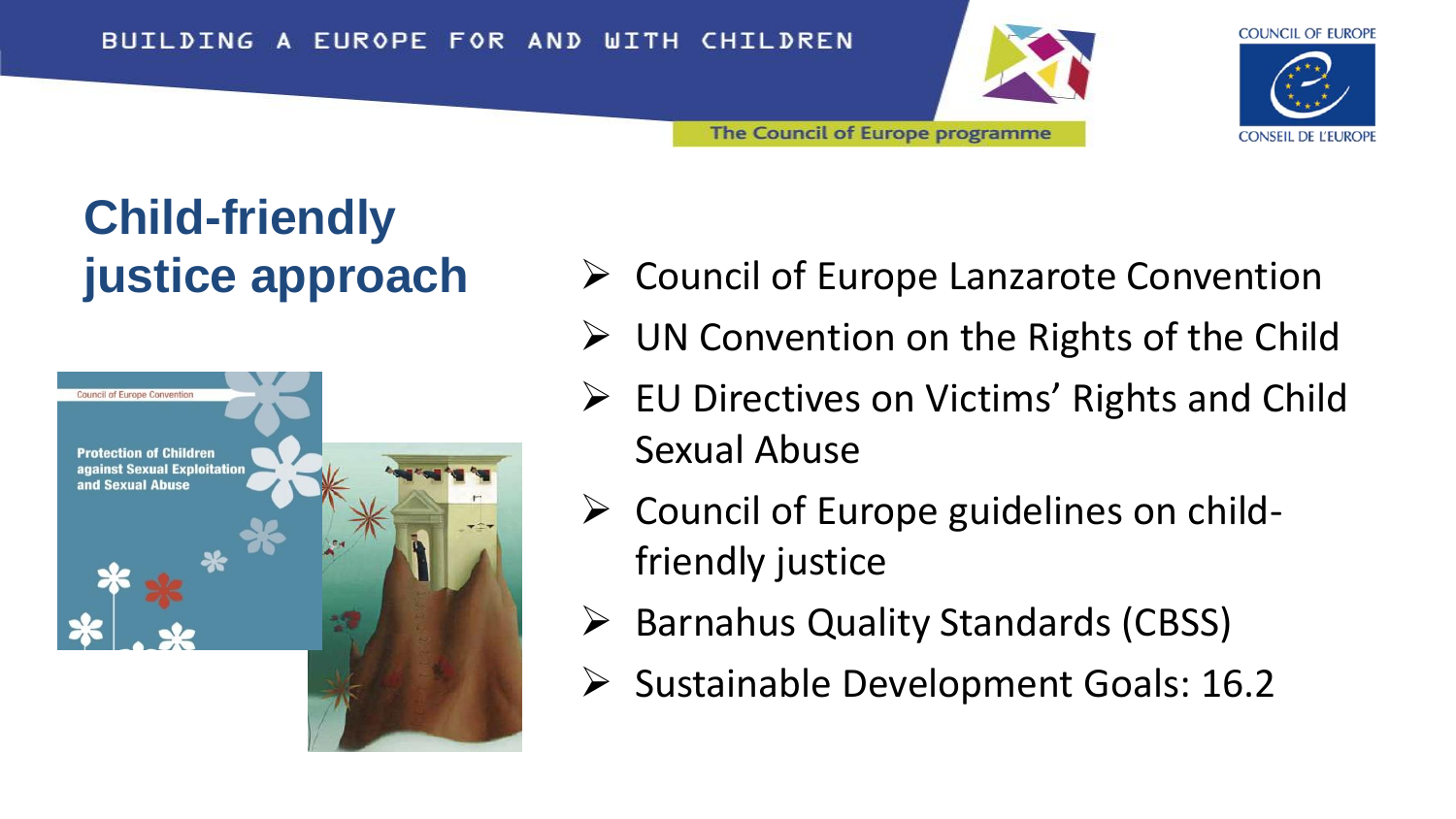#### BUILDING A EUROPE FOR AND WITH CHILDREN



The Council of Europe programme



### **Leading response model in Europe**

- $\triangleright$  Developed in Iceland in 1998
- $\triangleright$  Identified by the **Lanzarote Committee in 2015 as an example of a promising practice**
- $\triangleright$  Being replicated /adapted in more than 20 countries

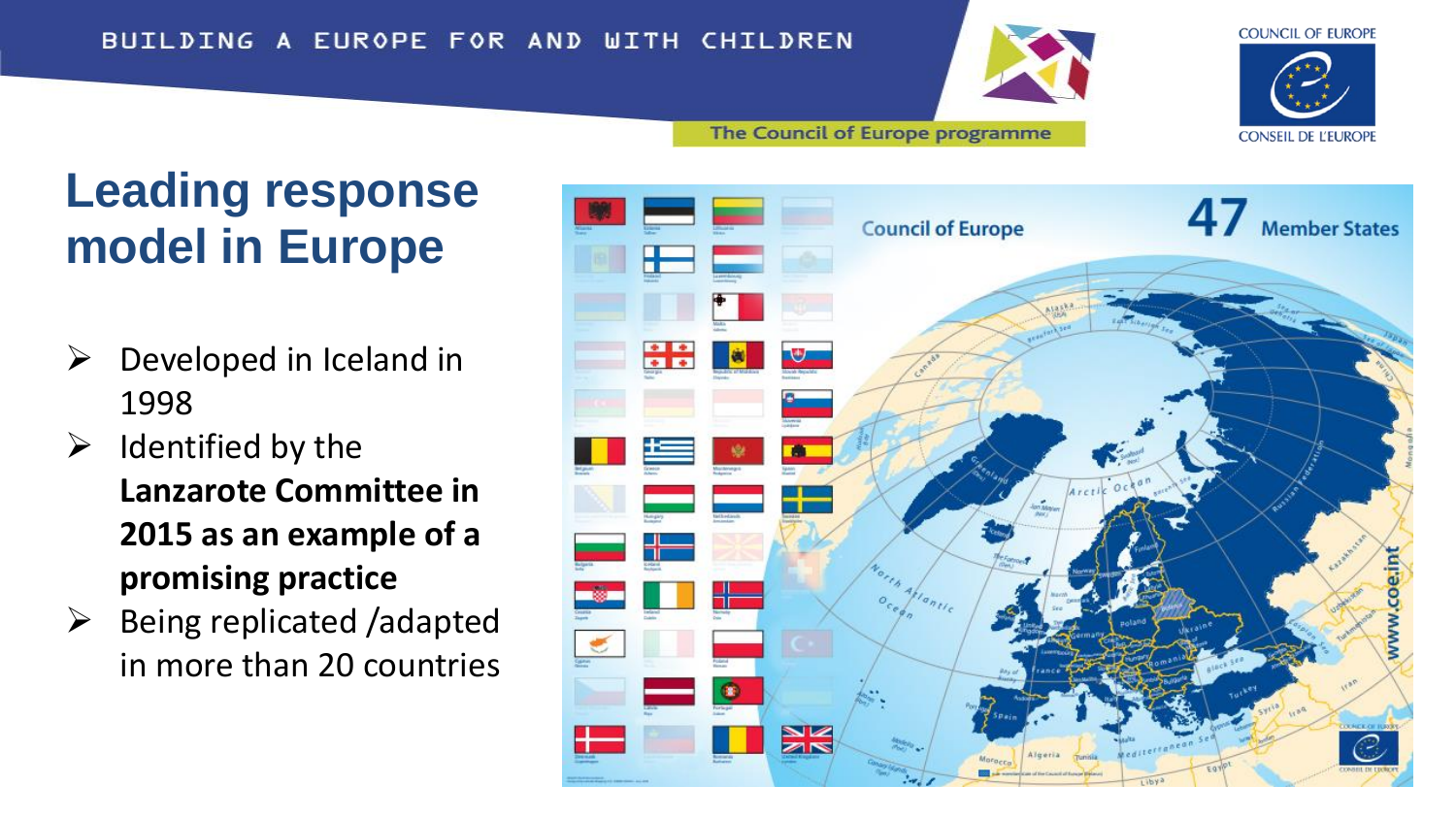



# **Child at the centre of proceedings**



- $\triangleright$  To avoid repeated interviews with the child by many agencies and professionals in different locations
	- $\checkmark$  Reduces risks for secondary victimization of child victims
	- Ensures evidentiary validity of the child's disclosure
	- Ensures due process  $-$  also for the defendant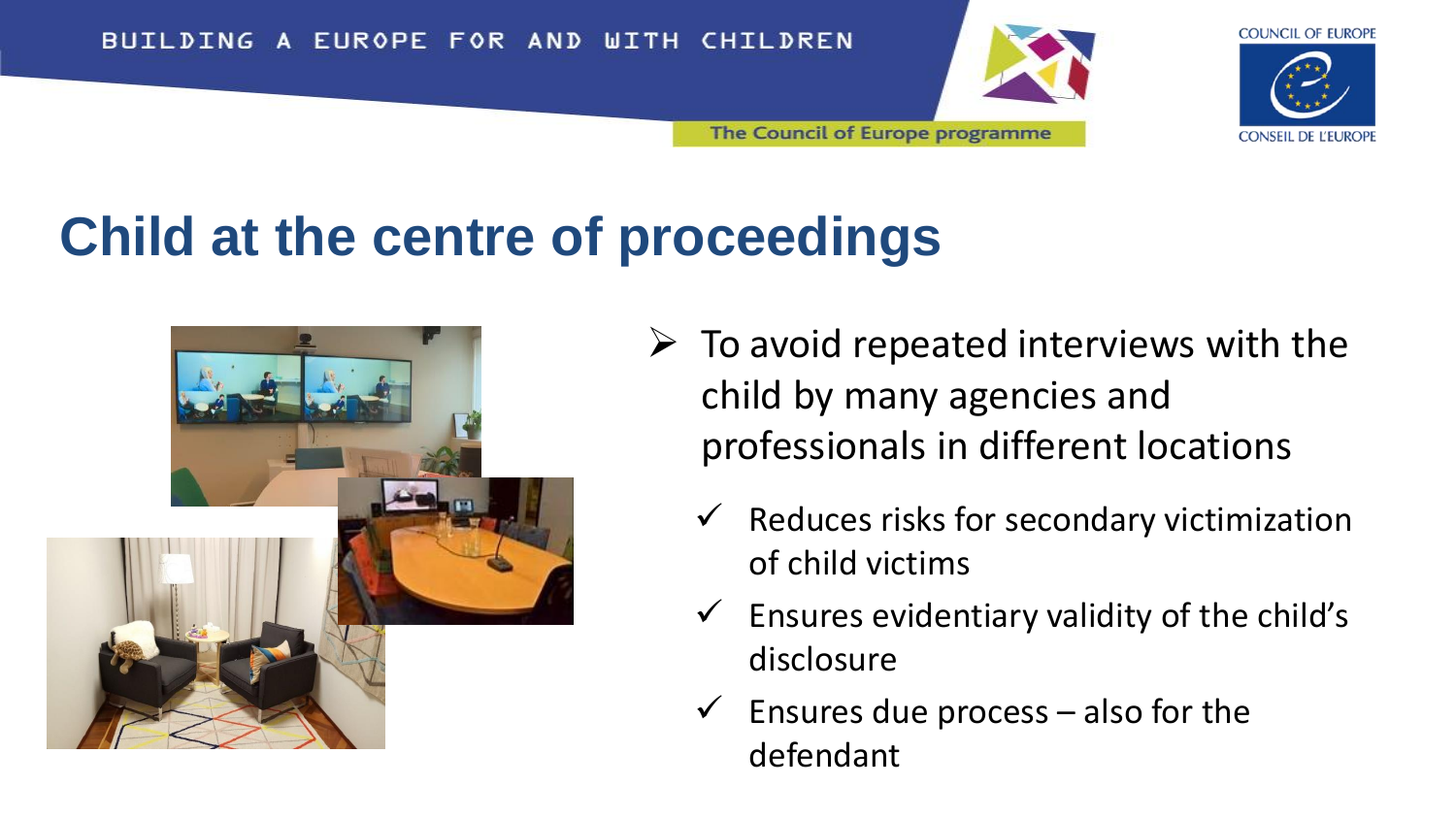#### **COUNCIL OF EUROPE**



#### BUILDING A EUROPE FOR AND WITH CHILDREN

The Council of Europe programme







**Purpose: Parallel criminal investigations and welfare assessment**

Barnahus interagency team, staff

| <b>MEDICAL EXAMINATION</b> | <b>ASSESSMENT, THERAPY</b><br><b>AND SUPPORT</b> |
|----------------------------|--------------------------------------------------|
| <b>FORENSIC INTERVIEWS</b> | <b>CHILD PROTECTION</b>                          |

**Embedded in a national or local structure Formal agreements for interagency collaboration Public funding**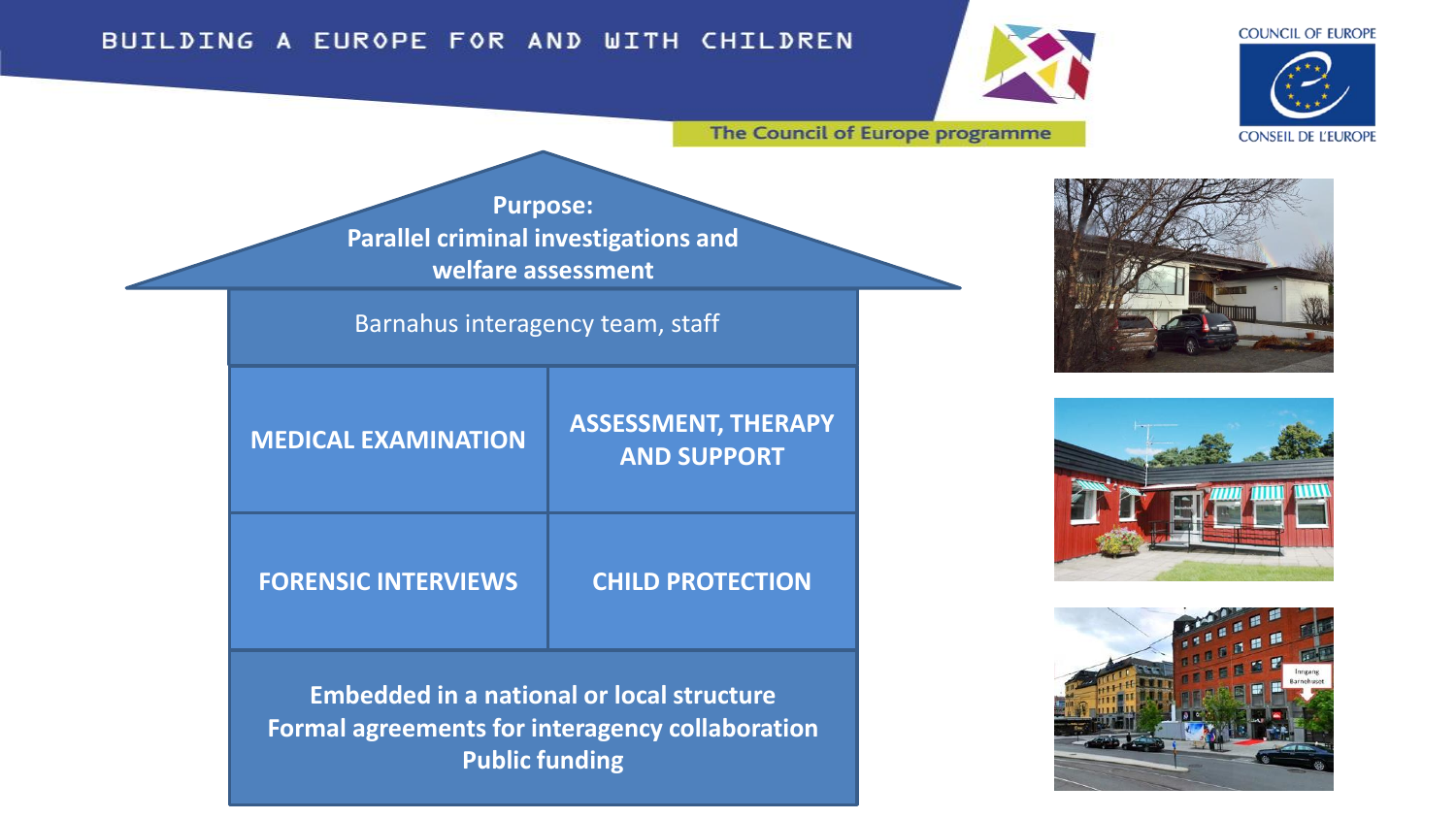#### BUILDING A EUROPE FOR AND WITH CHILDREN



**COUNCIL OF EUROPE** 



The Council of Europe programme

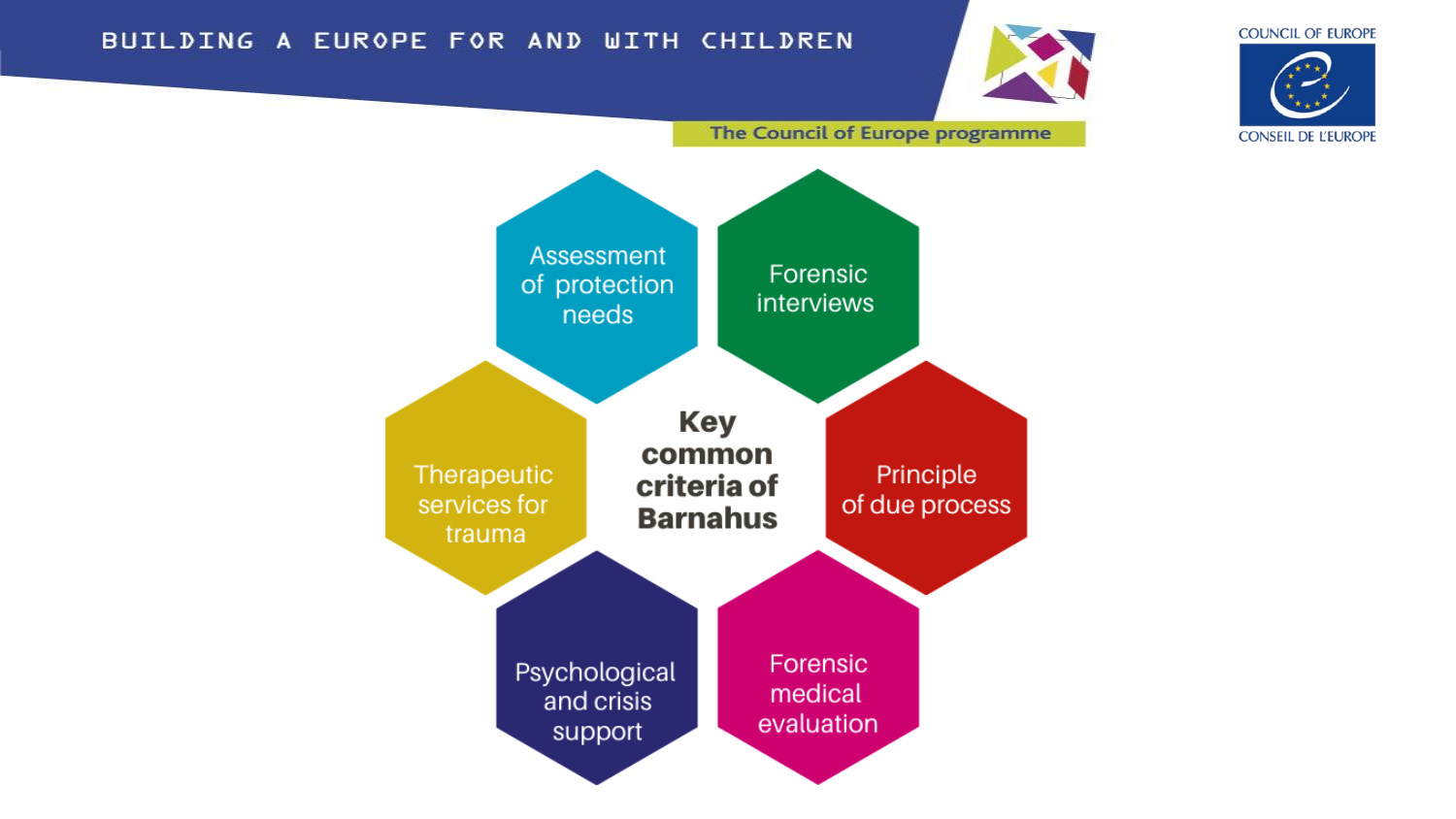





**STEP 1**

**STEP 2**

**STEP 3**

**STEP 4**

**STEP 5**

**STEP 6**

**STEP 7**

**STEP 8**

- ➢ Report of suspected case
- $\triangleright$  Joint action by social services and police
- $\triangleright$  Referral to Barnahus
	- $\triangleright$  Forensic interview
	- $\triangleright$  Medical examination
	- $\triangleright$  Interagency case planning
	- $\triangleright$  Trauma assessment and therapy
	- $\triangleright$  Follow-up by Barnahus

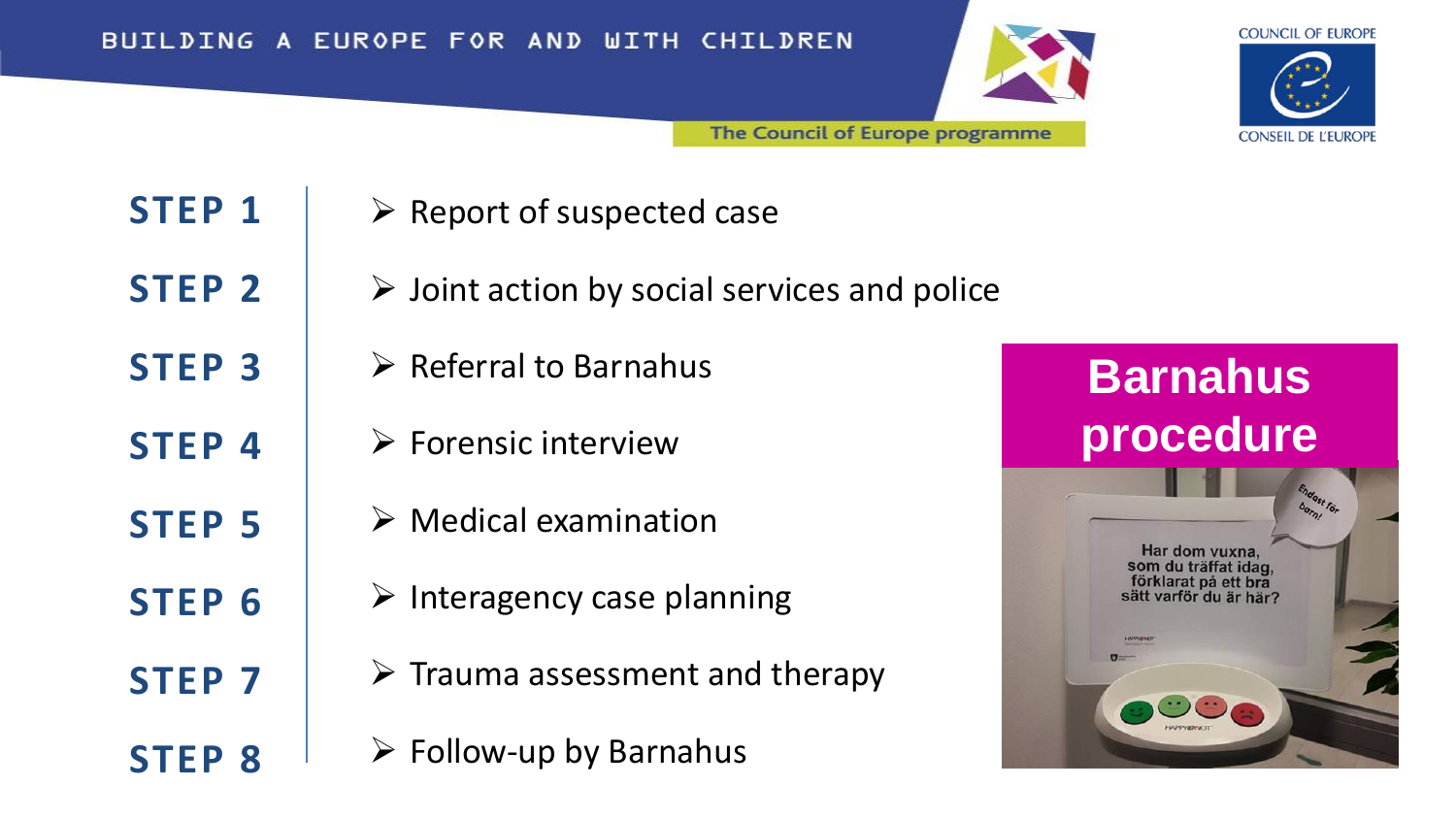



## **Barnahus and online child sexual exploitation and abuse (OCSEA)** ➢ All Barnahus deal with cases of OCSEA



- - $\checkmark$  Children forced to take/send pictures of sexual nature
	- $\checkmark$  Photographs/videos of sexual nature shown to or taken of the child
	- $\checkmark$  Sexual abuse through internet
	- $\checkmark$  Meeting of perpetrator through internet
- $\triangleright$  A rising trend: increase in sexting, cybergrooming and cyberbullying
- ➢ Non-contact violence still underestimated in courts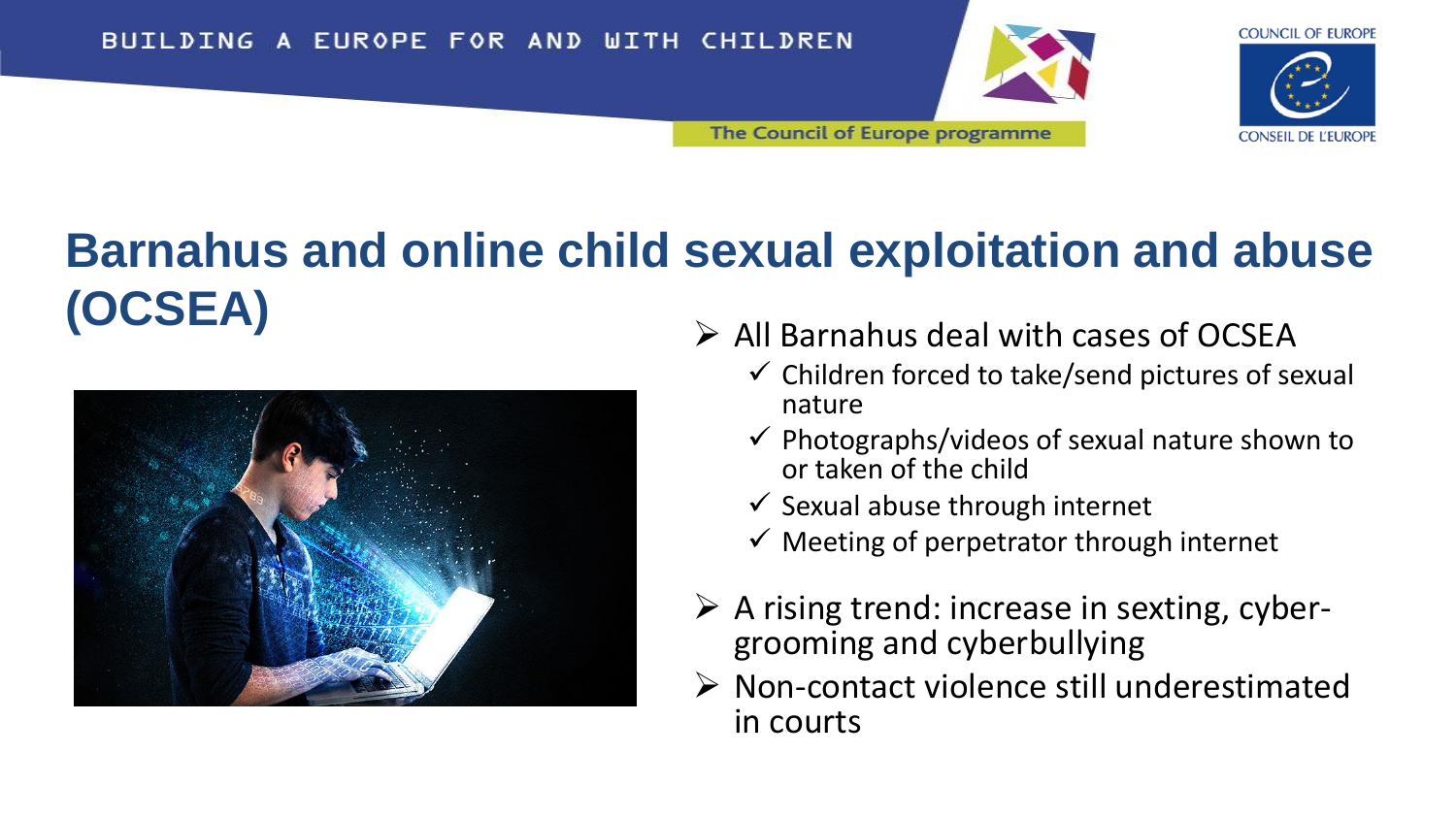



### **Evolving model: Barnahus response to OCSEA**

- ➢ "Online" vs. "offline" child sexual abuse
	- $\checkmark$  Anonymity 24/7 potentially lifelong exposure – high number of victims per perpetrator(s)
	- $\checkmark$  Longer investigation times by law enforcement (local, national, international)
	- ✓ Different methods to detect OCSEA
- $\triangleright$  Emerging promising practices
	- $\checkmark$  Specific treatment focus of OCSEA cases on safety (physical, emotional, virtual)
	- $\checkmark$  Education on internet safety
	- $\checkmark$  Relationship within family/caretakers: trust vs. surveillance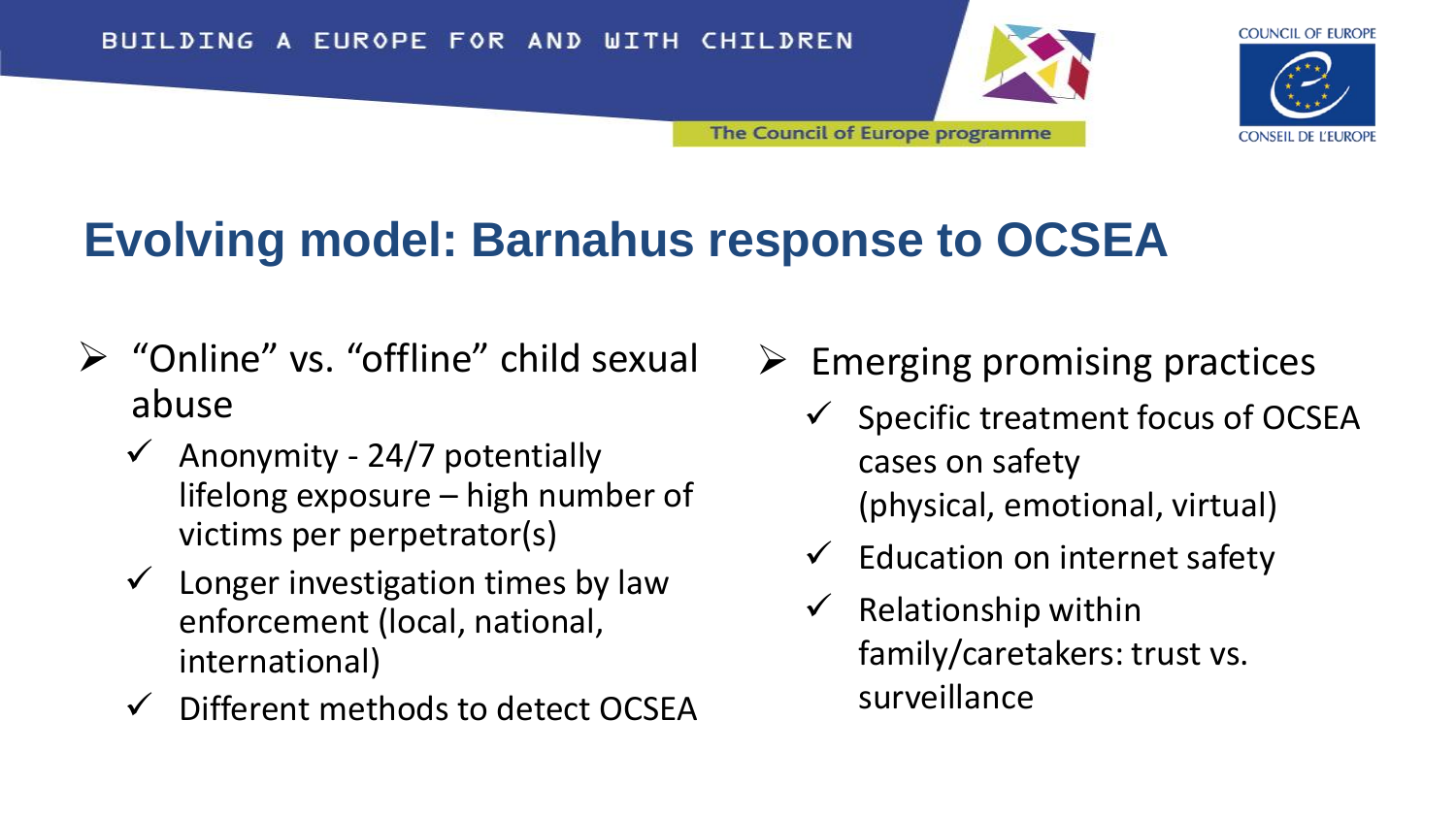



**CONSEIL DE L'EUROPE** 

## **Why Barnahus?**

#### ➢ **Compelling results:**

- ✓ **twice** as many cases of suspected child sexual abuse investigated
- ✓ **three times** as many cases prosecuted
- ✓ number of convictions **doubled**
- ✓ increased **visibility** and higher number of reported cases
- ➢ **Centralised expertise** on child sexual abuse strengthens:
	- Research, data collection
	- $\checkmark$  Staff training and specialization
- $\triangleright$  Does not require an important financial investment, but change in working methods and mindsets
- $\triangleright$  Both offline and online child sexual abuse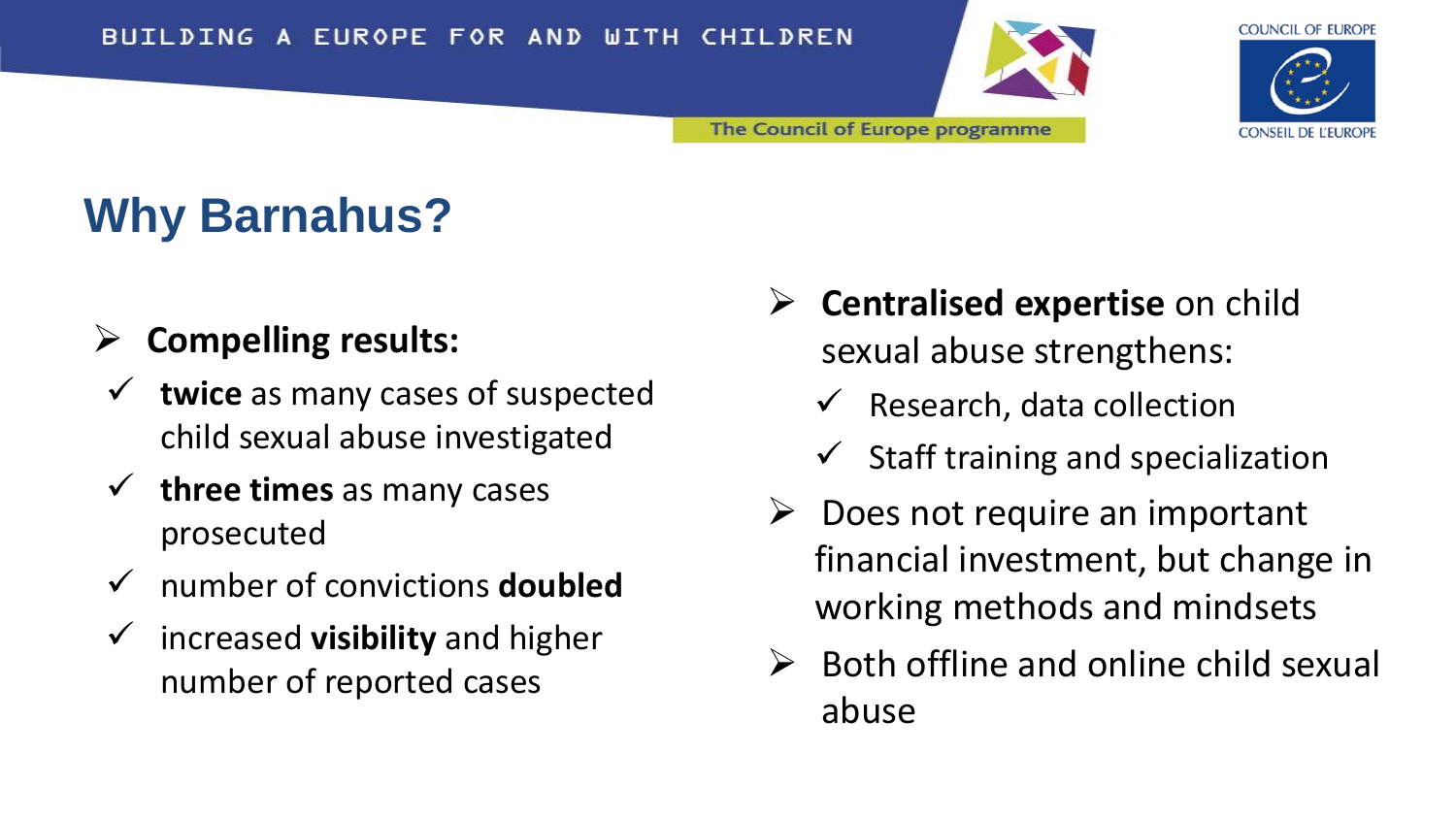



### **What does the Council of Europe offer?**

Step-by-step approach and support throughout the process:

- ➢ Feasibility assessment
- $\triangleright$  Defining implementation modalities and the organizational and operational set up: Purpose and scope of Barnahus, roles and responsibilities for each partner
	- $\checkmark$  Barnahus law; local interagency agreement/procedures

The Council of Europe programme

- $\triangleright$  Training and tools for staff and professionals
	- ✓ EndOCSEA@Europe: OCSEA training for judges, prosecutors, lawyers and criminal investigators